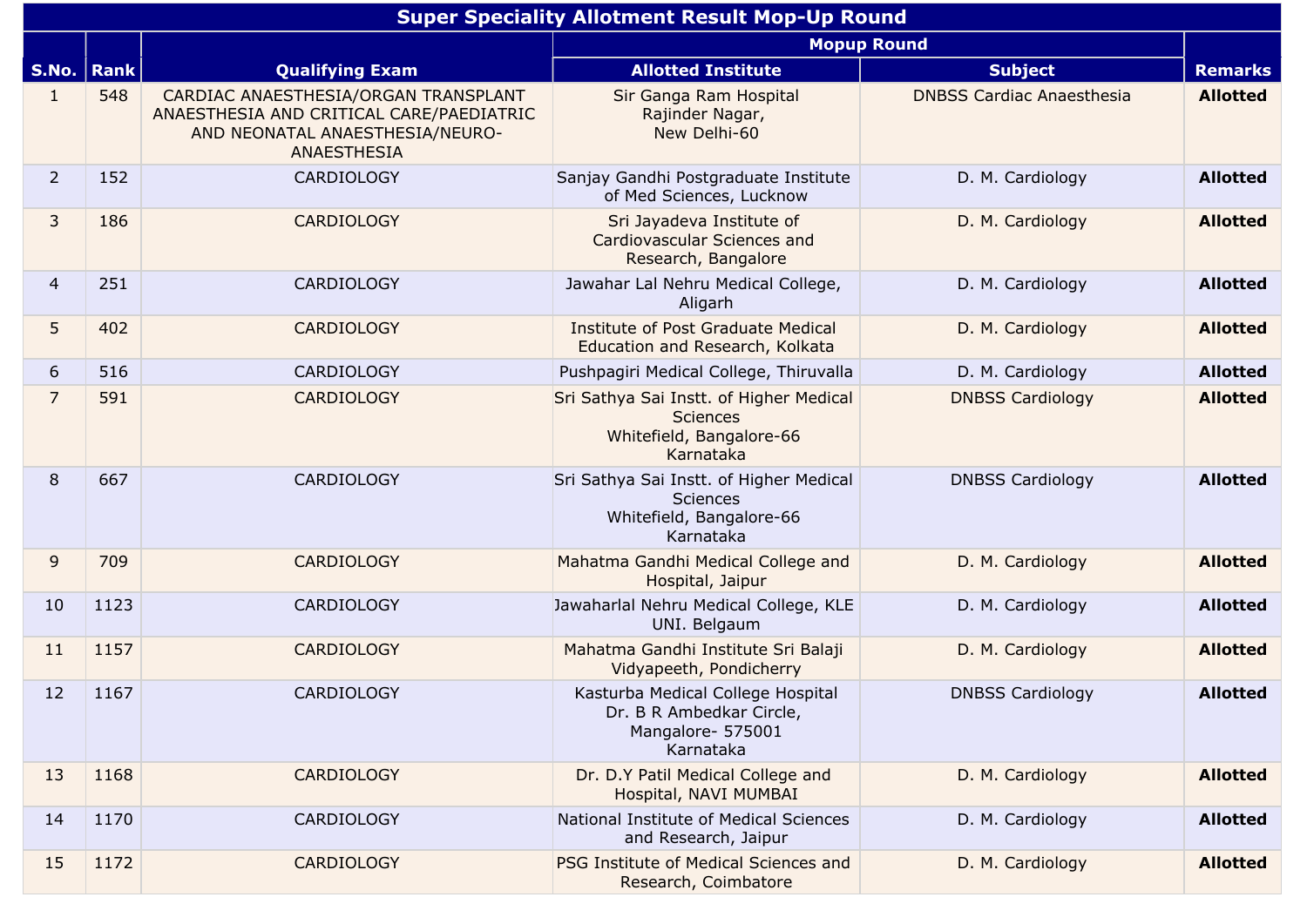|       | <b>Super Speciality Allotment Result Mop-Up Round</b> |                                      |                                                                                                                             |                                     |                 |  |  |  |
|-------|-------------------------------------------------------|--------------------------------------|-----------------------------------------------------------------------------------------------------------------------------|-------------------------------------|-----------------|--|--|--|
|       |                                                       |                                      |                                                                                                                             | <b>Mopup Round</b>                  |                 |  |  |  |
| S.No. | <b>Rank</b>                                           | <b>Qualifying Exam</b>               | <b>Allotted Institute</b>                                                                                                   | <b>Subject</b>                      | <b>Remarks</b>  |  |  |  |
| 16    | 1183                                                  | <b>CARDIOLOGY</b>                    | Dr D.Y Patil Medical College Hospital<br>and Research Centre, Pune                                                          | D. M. Cardiology                    | <b>Allotted</b> |  |  |  |
| 17    | 1195                                                  | <b>CARDIOLOGY</b>                    | Krishna Institution of Medical Sciences<br>Karad                                                                            | D. M. Cardiology                    | <b>Allotted</b> |  |  |  |
| 18    | 1196                                                  | <b>CARDIOLOGY</b>                    | Jubilee Mission Medical College and<br>Research Institute, Thrissur                                                         | D. M. Cardiology                    | <b>Allotted</b> |  |  |  |
| 19    | 1210                                                  | <b>CARDIOLOGY</b>                    | Bharati Vidyapeeths Medical College,<br>Pune                                                                                | D. M. Cardiology                    | <b>Allotted</b> |  |  |  |
| 20    | 1221                                                  | <b>CARDIOLOGY</b>                    | Mahatma Gandhi Medical College and<br>Hospital, Jaipur                                                                      | D. M. Cardiology                    | <b>Allotted</b> |  |  |  |
| 21    | 1224                                                  | <b>CARDIOLOGY</b>                    | PSG Institute of Medical Sciences and<br>Research, Coimbatore                                                               | D. M. Cardiology                    | <b>Allotted</b> |  |  |  |
| 22    | 54                                                    | <b>CLINICAL HAEMATOLOGY</b>          | Dr. B L Kapur Memorial Hospital,<br>Pusa Road,<br>New Delhi-110005                                                          | <b>DNBSS Hematology</b>             | <b>Allotted</b> |  |  |  |
| 23    | 98                                                    | <b>CLINICAL HAEMATOLOGY</b>          | Amrita Institute of Medical Sciences,<br>Kochi                                                                              | D.M. Clinical Haematology           | <b>Allotted</b> |  |  |  |
| 24    | 132                                                   | CLINICAL IMMUNOLOGY AND RHEUMATOLOGY | Army Hospital R and R                                                                                                       | <b>DNBSS Rheumatology</b>           | <b>Allotted</b> |  |  |  |
| 25    | 145                                                   | <b>CRITICAL CARE MEDICINE</b>        | Sir Ganga Ram Hospital<br>Rajinder Nagar,<br>New Delhi-60                                                                   | <b>DNBSS Critical Care Medicine</b> | <b>Allotted</b> |  |  |  |
| 26    | 235                                                   | <b>CRITICAL CARE MEDICINE</b>        | PGIMER, Dr. Ram Manohar Lohia<br>Hospital<br>Baba Kharak Singh Marg,<br>Cannaught Place,<br>New Delhi - 110001              | <b>DNBSS Critical Care Medicine</b> | <b>Allotted</b> |  |  |  |
| 27    | 742                                                   | <b>CRITICAL CARE MEDICINE</b>        | <b>Tata Main Hospital</b><br>JAMSHEDPUR-01<br><b>Jharkand</b>                                                               | <b>DNBSS Critical Care Medicine</b> | <b>Allotted</b> |  |  |  |
| 28    | 815                                                   | CRITICAL CARE MEDICINE               | K.E.M. Hospital,<br>489, Rasta Peth,<br>Sardar Moodliar Road,<br>Pune-411011<br>Maharashtra                                 | <b>DNBSS Critical Care Medicine</b> | <b>Allotted</b> |  |  |  |
| 29    | 818                                                   | <b>CRITICAL CARE MEDICINE</b>        | Ramkrishna Care Hospital<br>Aurobindo Enclave, Pachpedhi Naka,<br>Dhamtari Road, N. H. 43,<br>Raipur-492001<br>Chhattisgarh | <b>DNBSS Critical Care Medicine</b> | <b>Allotted</b> |  |  |  |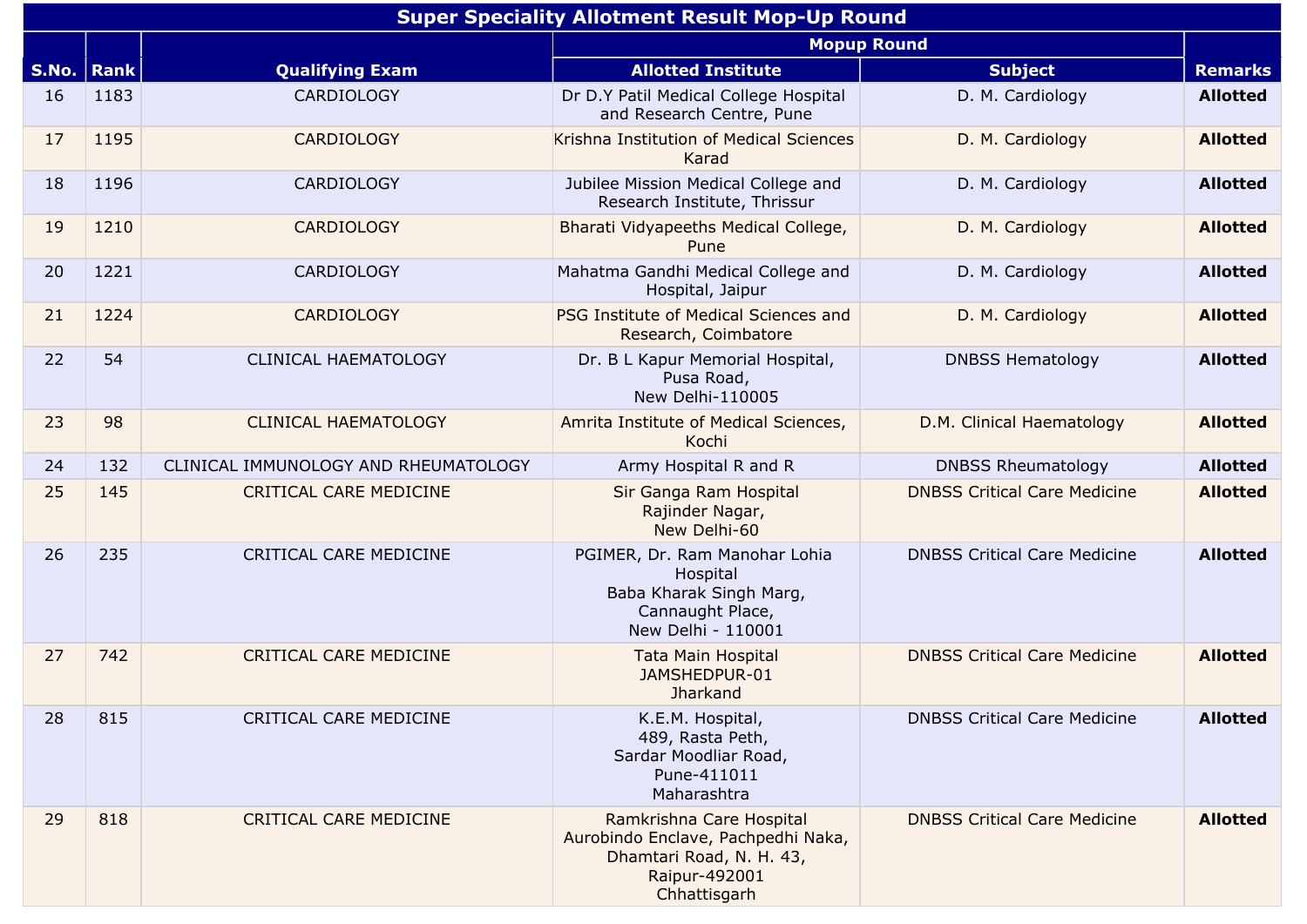|       | <b>Super Speciality Allotment Result Mop-Up Round</b> |                               |                                                                                                                                         |                                     |                 |  |  |  |
|-------|-------------------------------------------------------|-------------------------------|-----------------------------------------------------------------------------------------------------------------------------------------|-------------------------------------|-----------------|--|--|--|
|       |                                                       |                               |                                                                                                                                         | <b>Mopup Round</b>                  |                 |  |  |  |
| S.No. | <b>Rank</b>                                           | <b>Qualifying Exam</b>        | <b>Allotted Institute</b>                                                                                                               | <b>Subject</b>                      | <b>Remarks</b>  |  |  |  |
| 30    | 820                                                   | <b>CRITICAL CARE MEDICINE</b> | Aditya Birla Memorial Hospital<br>P.O. Chinchwad,<br>Pune-411033<br>Maharashtra                                                         | <b>DNBSS Critical Care Medicine</b> | <b>Allotted</b> |  |  |  |
| 31    | 822                                                   | <b>CRITICAL CARE MEDICINE</b> | Lilavati Hospital & Res. Centre<br>A-791, Bandra Reclaimation,<br>Bandra West,<br>Mumbai - 50<br>Maharashtra                            | <b>DNBSS Critical Care Medicine</b> | <b>Allotted</b> |  |  |  |
| 32    | 830                                                   | CRITICAL CARE MEDICINE        | Zydus Hospital<br>Near Sola Bridge,<br>S G Highway,<br>Ahmedabad-380054<br>Gujarat                                                      | <b>DNBSS Critical Care Medicine</b> | <b>Allotted</b> |  |  |  |
| 33    | 849                                                   | <b>CRITICAL CARE MEDICINE</b> | <b>Citizen Specialty Hospital</b><br>1-100/CCH, Near Aparna Sarvor,<br>Nallagandla, Serilingampally,<br>Hyderabad - 500019<br>Telangana | <b>DNBSS Critical Care Medicine</b> | <b>Allotted</b> |  |  |  |
| 34    | 854                                                   | CRITICAL CARE MEDICINE        | Batra Hospital and Medical Research<br>Centre<br>1, Tuglakabad Institutional Area,<br>Mehrauli Badarpu Road,<br>New Delhi-110062        | <b>DNBSS Critical Care Medicine</b> | <b>Allotted</b> |  |  |  |
| 35    | 865                                                   | CRITICAL CARE MEDICINE        | Satguru Pratap Singh Apollo Hospital<br>Sherpur Chowk,<br>Ludhiana -141003<br>Punjab                                                    | <b>DNBSS Critical Care Medicine</b> | <b>Allotted</b> |  |  |  |
| 36    | 96                                                    | <b>ENDOCRINOLOGY</b>          | Medanta The Medicity,<br>Sector-38, Gurgaon,<br>Haryana-122001                                                                          | <b>DNBSS Endocrinology</b>          | <b>Allotted</b> |  |  |  |
| 37    | 124                                                   | <b>GASTROENTEROLOGY</b>       | Institute of Post Graduate Medical<br>Education and Research, Kolkata                                                                   | D.M. Medical Gastroenterology       | <b>Allotted</b> |  |  |  |
| 38    | 154                                                   | <b>GASTROENTEROLOGY</b>       | Sir Ganga Ram Hospital<br>Rajinder Nagar,<br>New Delhi-60                                                                               | <b>DNBSS Gastroenterology</b>       | <b>Allotted</b> |  |  |  |
| 39    | 194                                                   | <b>GASTROENTEROLOGY</b>       | Sir Ganga Ram Hospital<br>Rajinder Nagar,<br>New Delhi-60                                                                               | <b>DNBSS Gastroenterology</b>       | <b>Allotted</b> |  |  |  |
| 40    | 197                                                   | <b>GASTROENTEROLOGY</b>       | Government Medical College, Nagpur                                                                                                      | D.M. Medical Gastroenterology       | <b>Allotted</b> |  |  |  |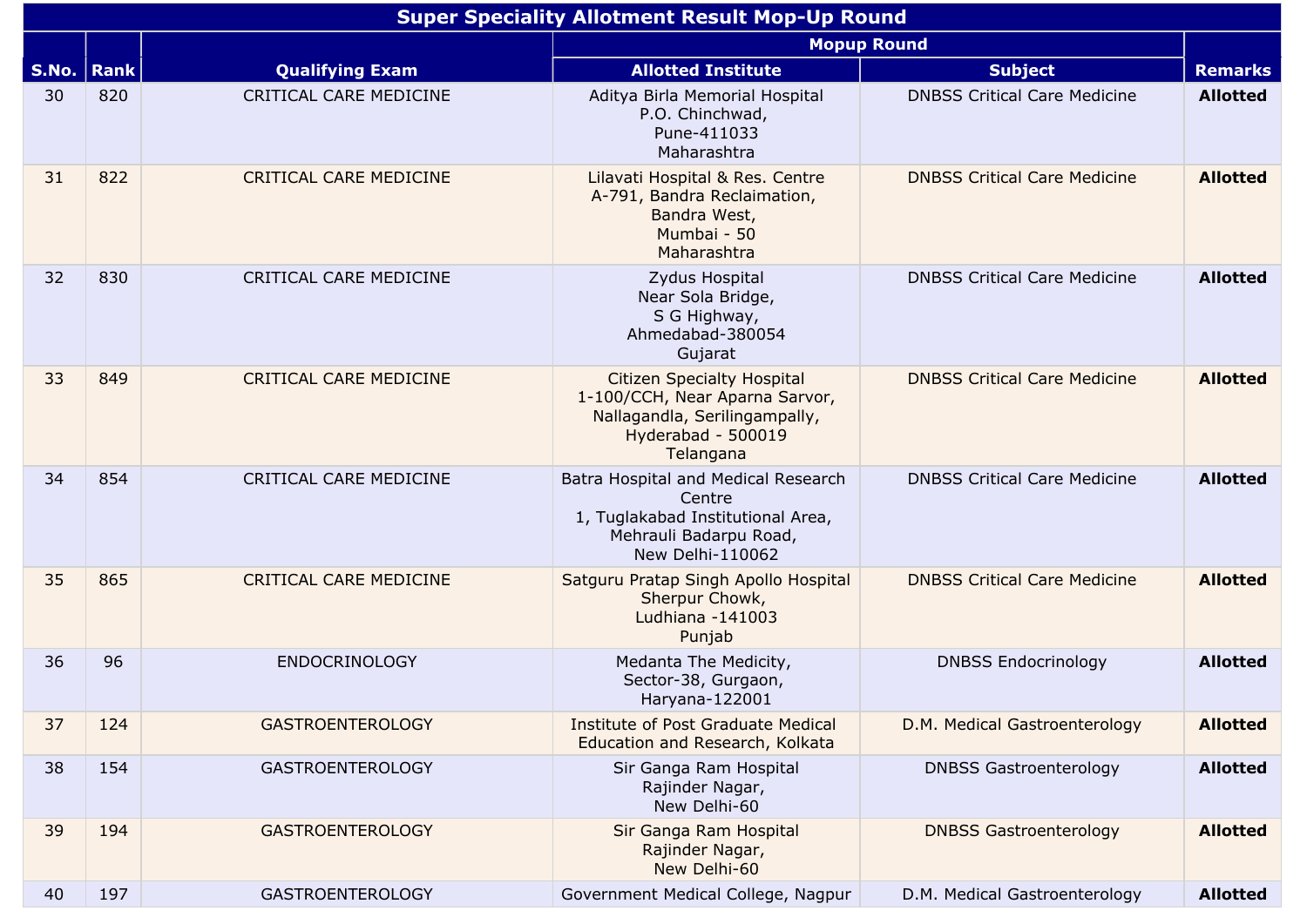|       | <b>Super Speciality Allotment Result Mop-Up Round</b> |                         |                                                                                                                                                                                       |                               |                 |  |  |  |
|-------|-------------------------------------------------------|-------------------------|---------------------------------------------------------------------------------------------------------------------------------------------------------------------------------------|-------------------------------|-----------------|--|--|--|
|       |                                                       |                         | <b>Mopup Round</b>                                                                                                                                                                    |                               |                 |  |  |  |
| S.No. | <b>Rank</b>                                           | <b>Qualifying Exam</b>  | <b>Allotted Institute</b>                                                                                                                                                             | <b>Subject</b>                | <b>Remarks</b>  |  |  |  |
| 41    | 260                                                   | <b>GASTROENTEROLOGY</b> | Kilpauk Medical College, Chennai                                                                                                                                                      | D.M. Medical Gastroenterology | <b>Allotted</b> |  |  |  |
| 42    | 421                                                   | <b>GASTROENTEROLOGY</b> | Medanta The Medicity,<br>Sector-38, Gurgaon,<br>Haryana-122001                                                                                                                        | <b>DNBSS Gastroenterology</b> | <b>Allotted</b> |  |  |  |
| 43    | 528                                                   | <b>GASTROENTEROLOGY</b> | Indraprastha Apollo Hospital<br>Delhi Mathura Road,<br>Sarita Vihar,<br>New Delhi - 110076                                                                                            | <b>DNBSS Gastroenterology</b> | <b>Allotted</b> |  |  |  |
| 44    | 613                                                   | <b>GASTROENTEROLOGY</b> | Max Super Specialty Hospital<br>(A unit of Balaji Medical & Diagnostic<br>Research Centre)<br>108A, Opp Sanchar Apartments,<br>IP Extension, Patparganj,<br>New Delhi-110092<br>Delhi | <b>DNBSS Gastroenterology</b> | <b>Allotted</b> |  |  |  |
| 45    | 872                                                   | <b>GASTROENTEROLOGY</b> | Apollo Hospital<br>Plot No. 251<br>Sainik School Road<br>Unit-15, Bhubaneshwar<br>Orissa-751005                                                                                       | <b>DNBSS Gastroenterology</b> | <b>Allotted</b> |  |  |  |
| 46    | 899                                                   | <b>GASTROENTEROLOGY</b> | Vydehi Institute of Medical Sciences<br>and Research Center, Bangalore                                                                                                                | D.M. Medical Gastroenterology | <b>Allotted</b> |  |  |  |
| 47    | 920                                                   | <b>GASTROENTEROLOGY</b> | <b>Madras Medical Mission Hospital</b><br>4A Dr Jayalalitha Ngr, Mogappair<br><b>CHENNAI -600037</b><br><b>Tamil Nadu</b>                                                             | <b>DNBSS Gastroenterology</b> | <b>Allotted</b> |  |  |  |
| 48    | 945                                                   | <b>GASTROENTEROLOGY</b> | Mahatma Gandhi Medical College and<br>Hospital, Jaipur                                                                                                                                | D.M. Medical Gastroenterology | <b>Allotted</b> |  |  |  |
| 49    | 950                                                   | <b>GASTROENTEROLOGY</b> | Institute of Medical Sciences and SUM<br>Hospital                                                                                                                                     | D.M. Medical Gastroenterology | <b>Allotted</b> |  |  |  |
| 50    | 968                                                   | <b>GASTROENTEROLOGY</b> | Vydehi Institute of Medical Sciences<br>and Research Center, Bangalore                                                                                                                | D.M. Medical Gastroenterology | <b>Allotted</b> |  |  |  |
| 51    | 975                                                   | <b>GASTROENTEROLOGY</b> | Institute of Medical Sciences and SUM<br>Hospital                                                                                                                                     | D.M. Medical Gastroenterology | <b>Allotted</b> |  |  |  |
| 52    | 978                                                   | <b>GASTROENTEROLOGY</b> | Jawaharlal Nehru Medical College, KLE<br>UNI. Belgaum                                                                                                                                 | D.M. Medical Gastroenterology | <b>Allotted</b> |  |  |  |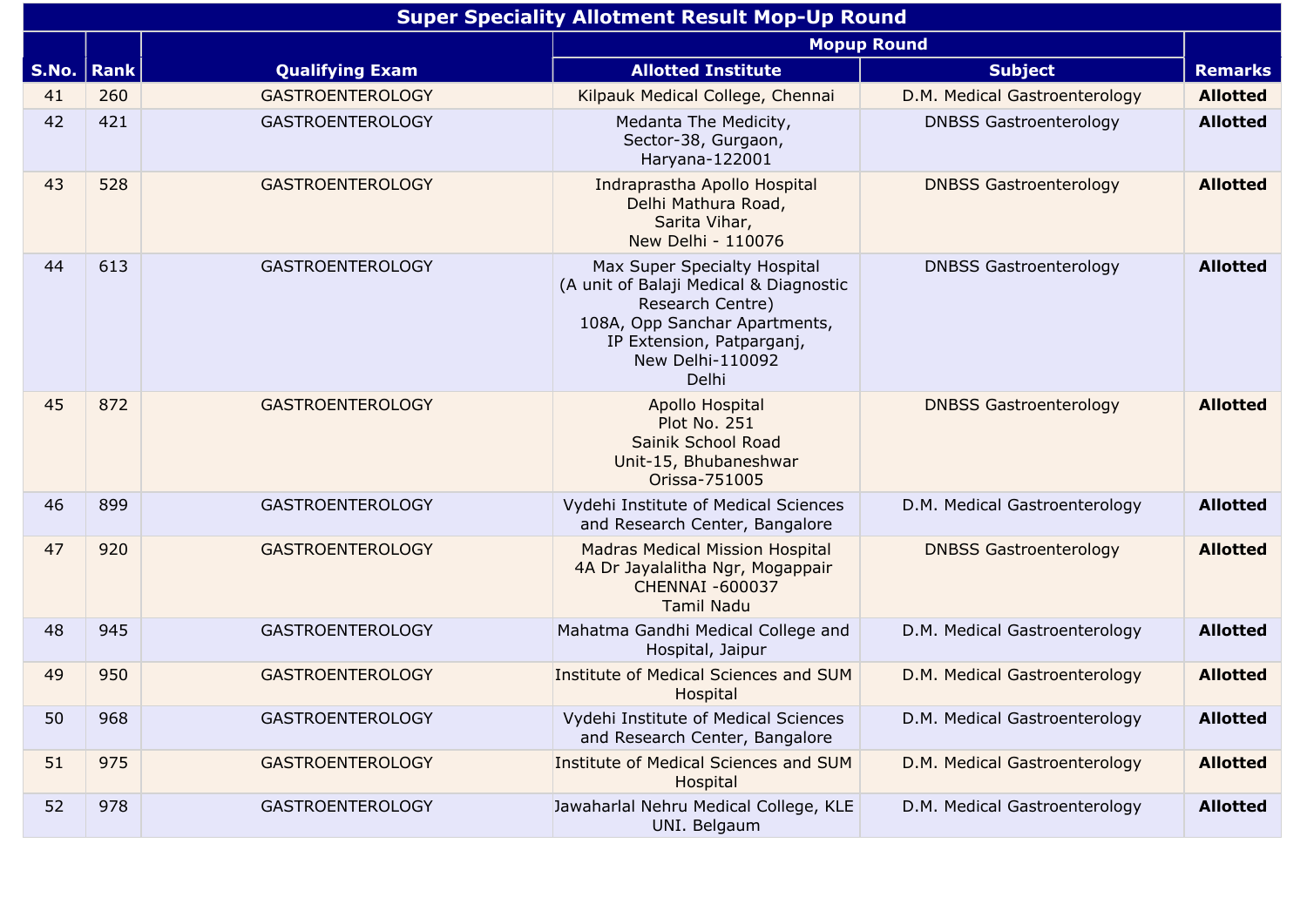|       | <b>Super Speciality Allotment Result Mop-Up Round</b> |                                                                             |                                                                                                                                                                                       |                                        |                 |  |  |  |
|-------|-------------------------------------------------------|-----------------------------------------------------------------------------|---------------------------------------------------------------------------------------------------------------------------------------------------------------------------------------|----------------------------------------|-----------------|--|--|--|
|       |                                                       |                                                                             | <b>Mopup Round</b>                                                                                                                                                                    |                                        |                 |  |  |  |
| S.No. | Rank                                                  | <b>Qualifying Exam</b>                                                      | <b>Allotted Institute</b>                                                                                                                                                             | <b>Subject</b>                         | <b>Remarks</b>  |  |  |  |
| 53    | 38                                                    | GYNAECOLOGICAL ONCOLOGY/REPRODUCTIVE<br>MEDICINE AND SURGERY                | Rajiv Gandhi Cancer Institute and<br><b>Research Centre</b><br>Sec-5, Rohini,<br>New Delhi- 110085<br>Delhi                                                                           | <b>DNBSS Gynaecologic Oncology</b>     | <b>Allotted</b> |  |  |  |
| 54    | 88                                                    | HEPATO PANCREATO BILIARY SURGERY/SURGICAL<br>GASTROENTEROLOGY(G.I. SURGERY) | Ram Manohar Lohia Institute of<br>Medical Sciences, Lucknow                                                                                                                           | M.CH. Surgical Gastroenterology        | <b>Allotted</b> |  |  |  |
| 55    | 98                                                    | HEPATO PANCREATO BILIARY SURGERY/SURGICAL<br>GASTROENTEROLOGY(G.I. SURGERY) | Sakra World Hospital<br>(A Unit of Takshasila Hospitals<br><b>Operating Private Limited)</b><br>No. 52/2, 52/3, Devarabeesanahalli,<br>Varthur Hobli, Bangalore - 560103<br>Karnataka | <b>DNBSS Surgical Gastroenterology</b> | <b>Allotted</b> |  |  |  |
| 56    | 137                                                   | HEPATO PANCREATO BILIARY SURGERY/SURGICAL<br>GASTROENTEROLOGY(G.I. SURGERY) | Medanta The Medicity,<br>Sector-38, Gurgaon,<br>Haryana-122001                                                                                                                        | <b>DNBSS Surgical Gastroenterology</b> | <b>Allotted</b> |  |  |  |
| 57    | 141                                                   | HEPATO PANCREATO BILIARY SURGERY/SURGICAL<br>GASTROENTEROLOGY(G.I. SURGERY) | Apollo Hospital<br>21Greams lane,<br>Off Greams Rd,<br>Chennai - 06<br><b>Tamil Nadu</b>                                                                                              | <b>DNBSS Surgical Gastroenterology</b> | <b>Allotted</b> |  |  |  |
| 58    | 56                                                    | <b>HEPATOLOGY</b>                                                           | Institute of Liver and Biliary Sciences,<br>Vasant Kunj                                                                                                                               | D.M. Hepatology                        | <b>Allotted</b> |  |  |  |
| 59    | 19                                                    | MEDICAL GENETICS                                                            | Nizam`s Institute of Medical Sciences<br>Punjagutta, Hyderabad-82<br>Telangana                                                                                                        | <b>DNBSS Medical Genetics</b>          | <b>Allotted</b> |  |  |  |
| 60    | 86                                                    | MEDICAL ONCOLOGY                                                            | Tata Memorial Center, Mumbai                                                                                                                                                          | D.M. Medical Oncology                  | <b>Allotted</b> |  |  |  |
| 61    | 122                                                   | MEDICAL ONCOLOGY                                                            | Kasturba Medical College, Manipal                                                                                                                                                     | D.M. Medical Oncology                  | <b>Allotted</b> |  |  |  |
| 62    | 131                                                   | MEDICAL ONCOLOGY                                                            | Kilpauk Medical College, Chennai                                                                                                                                                      | D.M. Medical Oncology                  | <b>Allotted</b> |  |  |  |
| 63    | 196                                                   | MEDICAL ONCOLOGY                                                            | <b>Tata Medical Centre Newtown</b><br>Rajarhat Kolkata West BengaL                                                                                                                    | <b>DNBSS Medical Oncology</b>          | <b>Allotted</b> |  |  |  |
| 64    | 197                                                   | MEDICAL ONCOLOGY                                                            | Krishna Institute of Medical Sciences<br>1-8-31/1, Minister Road,<br>Secunderabad - 500003<br>Telangana                                                                               | <b>DNBSS Medical Oncology</b>          | <b>Allotted</b> |  |  |  |
| 65    | 202                                                   | MEDICAL ONCOLOGY                                                            | Army Hospital R and R                                                                                                                                                                 | <b>DNBSS Medical Oncology</b>          | <b>Allotted</b> |  |  |  |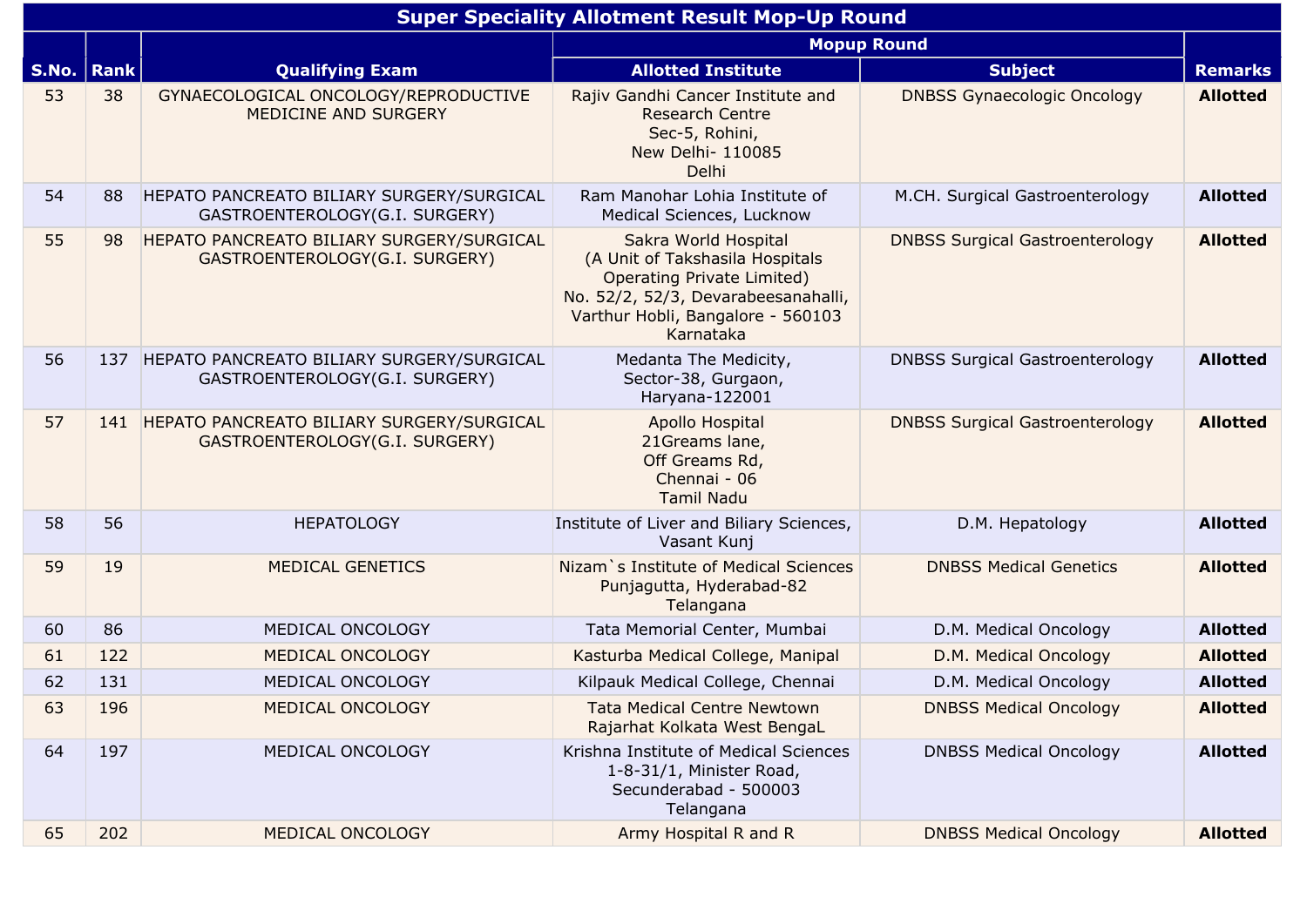|       | <b>Super Speciality Allotment Result Mop-Up Round</b> |                         |                                                                                                   |                               |                 |  |  |  |
|-------|-------------------------------------------------------|-------------------------|---------------------------------------------------------------------------------------------------|-------------------------------|-----------------|--|--|--|
|       |                                                       |                         |                                                                                                   | <b>Mopup Round</b>            |                 |  |  |  |
| S.No. | <b>Rank</b>                                           | <b>Qualifying Exam</b>  | <b>Allotted Institute</b>                                                                         | <b>Subject</b>                | <b>Remarks</b>  |  |  |  |
| 66    | 208                                                   | MEDICAL ONCOLOGY        | Asian Institute of Medical Sciences<br>Sector 21-A, Badkal Flyover Road,<br>Faridabad,<br>Haryana | <b>DNBSS Medical Oncology</b> | <b>Allotted</b> |  |  |  |
| 67    | 212                                                   | MEDICAL ONCOLOGY        | Prince Aly Khan Hospital<br>Aga Hall, Nesbit Road,<br>Mazagaon,<br>Mumbai-400010<br>Maharashtra   | <b>DNBSS Medical Oncology</b> | <b>Allotted</b> |  |  |  |
| 68    | 213                                                   | MEDICAL ONCOLOGY        | Shalby Hospital S.G. Highway                                                                      | <b>DNBSS Medical Oncology</b> | <b>Allotted</b> |  |  |  |
| 69    | 229                                                   | <b>MEDICAL ONCOLOGY</b> | Kasturba Medical College, Manipal                                                                 | D.M. Medical Oncology         | <b>Allotted</b> |  |  |  |
| 70    | 244                                                   | MEDICAL ONCOLOGY        | <b>GSL MEDICAL COLLEGE GENERAL</b><br>HOSPITAL RAJAHMUNDRY ANDHRA<br><b>PARADESH</b>              | D.M. Medical Oncology         | <b>Allotted</b> |  |  |  |
| 71    | 268                                                   | MEDICAL ONCOLOGY        | Vydehi Institute of Medical Sciences<br>and Research Center, Bangalore                            | D.M. Medical Oncology         | <b>Allotted</b> |  |  |  |
| 72    | 290                                                   | MEDICAL ONCOLOGY        | Sri Aurobindo Institution of Medical<br>Sciences, Indore                                          | D.M. Medical Oncology         | <b>Allotted</b> |  |  |  |
| 73    | 334                                                   | MEDICAL ONCOLOGY        | Mahatma Gandhi Medical College and<br>Hospital, Jaipur                                            | D.M. Medical Oncology         | <b>Allotted</b> |  |  |  |
| 74    | 345                                                   | MEDICAL ONCOLOGY        | Vydehi Institute of Medical Sciences<br>and Research Center, Bangalore                            | D.M. Medical Oncology         | <b>Allotted</b> |  |  |  |
| 75    | 101                                                   | <b>NEPHROLOGY</b>       | Nizam Institute of Medical Sciences,<br>Hyderabad                                                 | D.M. NEPHROLOGY               | <b>Allotted</b> |  |  |  |
| 76    | 357                                                   | <b>NEPHROLOGY</b>       | Dayannad Medical College and<br>Hospital, Ludhiana                                                | D.M. NEPHROLOGY               | <b>Allotted</b> |  |  |  |
| 77    | 390                                                   | <b>NEPHROLOGY</b>       | Andhra Medical College,<br>Visakhapatnam                                                          | D.M. NEPHROLOGY               | <b>Allotted</b> |  |  |  |
| 78    | 614                                                   | <b>NEPHROLOGY</b>       | Yashoda Super Speciality Hospital<br>Nalgonda X Road, Malakpet,<br>Hyderabad-500036<br>Telangana  | <b>DNBSS Nephrology</b>       | <b>Allotted</b> |  |  |  |
| 79    | 722                                                   | <b>NEPHROLOGY</b>       | Dr D.Y Patil Medical College Hospital<br>and Research Centre, Pune                                | D.M. NEPHROLOGY               | <b>Allotted</b> |  |  |  |
| 80    | 731                                                   | <b>NEPHROLOGY</b>       | Shri Balaji Action Medical Institute,<br>$FC-34, A-4,$<br>Paschim Vihar,<br>New Delhi - 110063    | <b>DNBSS Nephrology</b>       | <b>Allotted</b> |  |  |  |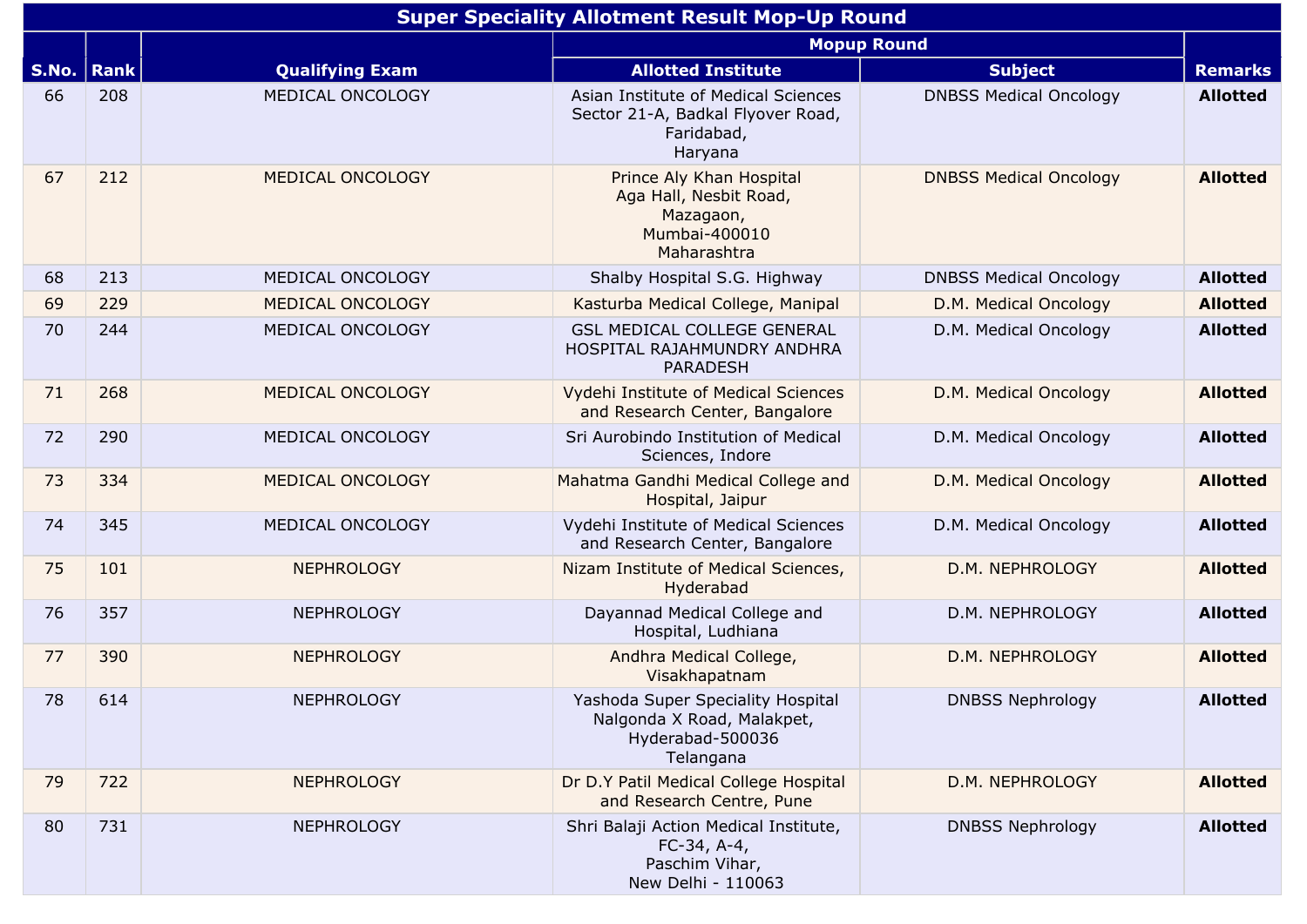|       | <b>Super Speciality Allotment Result Mop-Up Round</b> |                                |                                                                                                                                      |                            |                 |  |  |
|-------|-------------------------------------------------------|--------------------------------|--------------------------------------------------------------------------------------------------------------------------------------|----------------------------|-----------------|--|--|
|       |                                                       |                                |                                                                                                                                      | <b>Mopup Round</b>         |                 |  |  |
| S.No. | <b>Rank</b>                                           | <b>Qualifying Exam</b>         | <b>Allotted Institute</b>                                                                                                            | <b>Subject</b>             | <b>Remarks</b>  |  |  |
| 81    | 753                                                   | <b>NEPHROLOGY</b>              | <b>BGS Global Hospital,</b><br>67, Uttrahalli Road,<br>Kengeri,<br>Bangalore-560060<br>Karnataka                                     | <b>DNBSS Nephrology</b>    | <b>Allotted</b> |  |  |
| 82    | 759                                                   | <b>NEPHROLOGY</b>              | Sri Ramachandra Medical College and<br>Research Institute, Chennai                                                                   | D.M. NEPHROLOGY            | <b>Allotted</b> |  |  |
| 83    | 760                                                   | <b>NEPHROLOGY</b>              | Mahatma Gandhi Mission Medical<br>College, Aurangabad                                                                                | D.M. NEPHROLOGY            | <b>Allotted</b> |  |  |
| 84    | 763                                                   | <b>NEPHROLOGY</b>              | <b>NU Hospital</b><br>Door No. 4/1, West of chord Road,<br>Rajajjinagar,<br>Next to ISKCON Temple,<br>Bangalore-560010,<br>Karnataka | <b>DNBSS Nephrology</b>    | <b>Allotted</b> |  |  |
| 85    | 769                                                   | <b>NEPHROLOGY</b>              | Dr D.Y Patil Medical College Hospital<br>and Research Centre, Pune                                                                   | D.M. NEPHROLOGY            | <b>Allotted</b> |  |  |
| 86    | 102                                                   | <b>NEURO SURGERY</b>           | Dr. Ram Manohar Lohia Hospital and<br>PGIMER, New Delhi                                                                              | M.CH. Neuro Surgery        | <b>Allotted</b> |  |  |
| 87    | 114                                                   | <b>NEURO SURGERY</b>           | <b>Institute of Medical Sciences Banaras</b><br>Hindu University, Varanasi                                                           | M.CH. Neuro Surgery        | <b>Allotted</b> |  |  |
| 88    | 346                                                   | <b>NEURO SURGERY</b>           | Tirunelveli Medical College, Tirunelveli                                                                                             | M.CH. Neuro Surgery        | <b>Allotted</b> |  |  |
| 89    | 352                                                   | <b>NEURO SURGERY</b>           | M. S. Ramaiah Medical College,<br><b>Bangalore</b>                                                                                   | M.CH. Neuro Surgery        | <b>Allotted</b> |  |  |
| 90    | 430                                                   | <b>NEURO SURGERY</b>           | Armed Forces Medical College, PUNE                                                                                                   | M.CH. Neuro Surgery        | <b>Allotted</b> |  |  |
| 91    | 487                                                   | <b>NEURO SURGERY</b>           | Smt.B.K.Shah Medical Institute and<br>Research Centre, Vadodara                                                                      | M.CH. Neuro Surgery        | <b>Allotted</b> |  |  |
| 92    | 489                                                   | <b>NEURO SURGERY</b>           | Dr D.Y Patil Medical College Hospital<br>and Research Centre, Pune                                                                   | M.CH. Neuro Surgery        | <b>Allotted</b> |  |  |
| 93    | 490                                                   | <b>NEURO SURGERY</b>           | Santokbha Durlabhji Memorial<br>Hospital<br>cum Medical Research Institute,<br>Bhawani Singh Marg,<br>JAIPUR, Rajasthan-302015       | <b>DNBSS Neuro Surgery</b> | <b>Allotted</b> |  |  |
| 94    | 209                                                   | NEUROLOGY/PAEDIATRIC NEUROLOGY | Vydehi Institute of Medical Sciences<br>and Research Center, Bangalore                                                               | D.M. Neurology             | <b>Allotted</b> |  |  |
| 95    | 218                                                   | NEUROLOGY/PAEDIATRIC NEUROLOGY | <b>Institute of Medical Sciences Banaras</b><br>Hindu University, Varanasi                                                           | D.M. Neurology             | <b>Allotted</b> |  |  |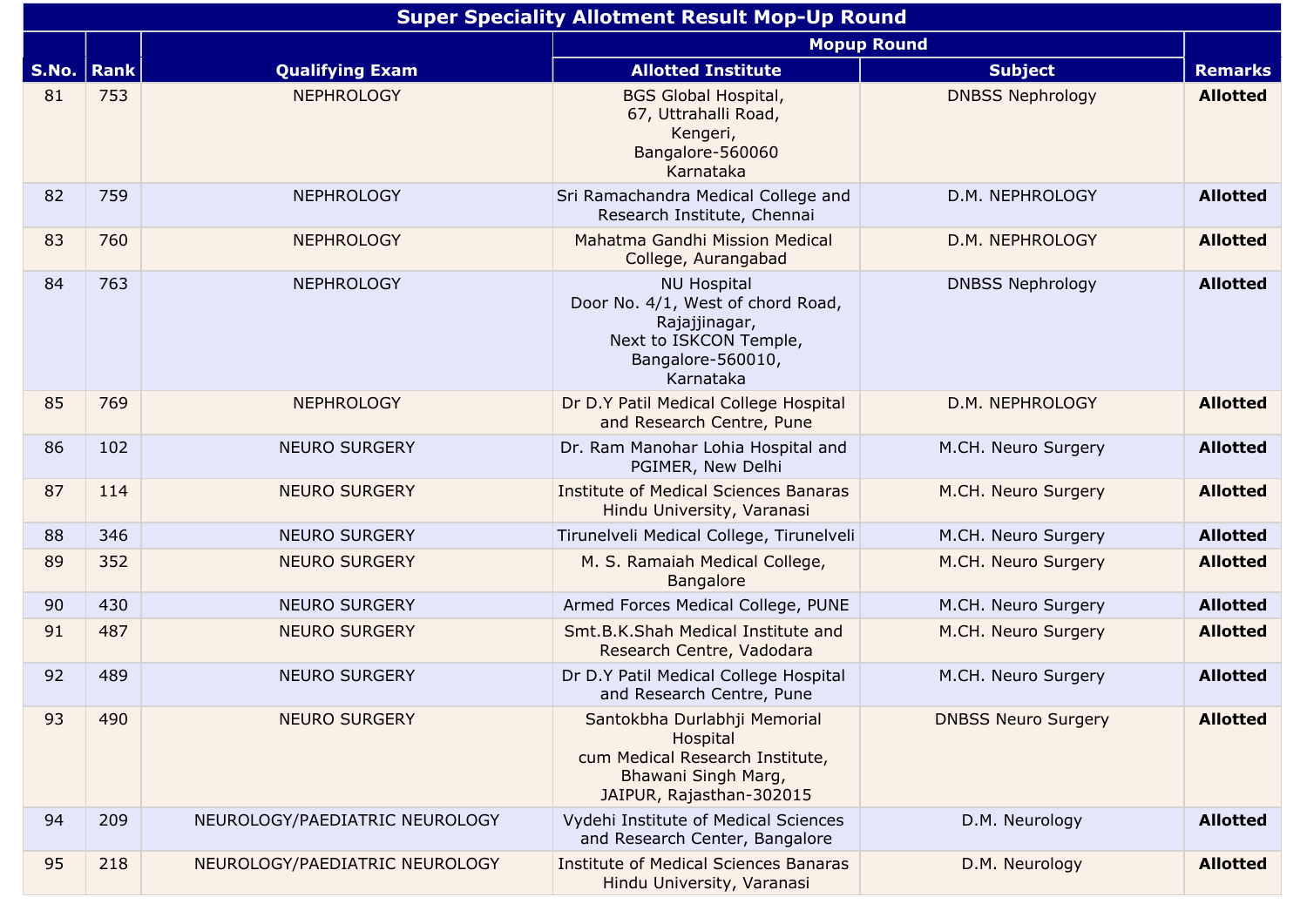|       | <b>Super Speciality Allotment Result Mop-Up Round</b> |                                |                                                                                                                                                                                         |                        |                 |  |  |  |
|-------|-------------------------------------------------------|--------------------------------|-----------------------------------------------------------------------------------------------------------------------------------------------------------------------------------------|------------------------|-----------------|--|--|--|
|       |                                                       |                                | <b>Mopup Round</b>                                                                                                                                                                      |                        |                 |  |  |  |
| S.No. | <b>Rank</b>                                           | <b>Qualifying Exam</b>         | <b>Allotted Institute</b>                                                                                                                                                               | <b>Subject</b>         | <b>Remarks</b>  |  |  |  |
| 96    | 308                                                   | NEUROLOGY/PAEDIATRIC NEUROLOGY | Institute of Medical Sciences Banaras<br>Hindu University, Varanasi                                                                                                                     | D.M. Neurology         | <b>Allotted</b> |  |  |  |
| 97    | 311                                                   | NEUROLOGY/PAEDIATRIC NEUROLOGY | <b>Institute of Medical Sciences Banaras</b><br>Hindu University, Varanasi                                                                                                              | D.M. Neurology         | <b>Allotted</b> |  |  |  |
| 98    | 345                                                   | NEUROLOGY/PAEDIATRIC NEUROLOGY | Dr. S.N Medical College, Jodhpur                                                                                                                                                        | D.M. Neurology         | <b>Allotted</b> |  |  |  |
| 99    | 373                                                   | NEUROLOGY/PAEDIATRIC NEUROLOGY | Seth G.S Medical College, Parel<br>Mumbai                                                                                                                                               | D.M. Neurology         | <b>Allotted</b> |  |  |  |
| 100   | 422                                                   | NEUROLOGY/PAEDIATRIC NEUROLOGY | ST. Johns Medical College, Bangalore                                                                                                                                                    | D.M. Neurology         | <b>Allotted</b> |  |  |  |
| 101   | 540                                                   | NEUROLOGY/PAEDIATRIC NEUROLOGY | Madurai Medical College, Madurai                                                                                                                                                        | D.M. Neurology         | <b>Allotted</b> |  |  |  |
| 102   | 565                                                   | NEUROLOGY/PAEDIATRIC NEUROLOGY | Aster Medcity,<br>Kuttisahib Road, Near Kothas Bridge,<br>South Chittoor P. O.,<br>Cheranalloor,<br>Kochi-682027<br>Kerala                                                              | <b>DNBSS Neurology</b> | <b>Allotted</b> |  |  |  |
| 103   | 763                                                   | NEUROLOGY/PAEDIATRIC NEUROLOGY | Dr D.Y Patil Medical College Hospital<br>and Research Centre, Pune                                                                                                                      | D.M. Neurology         | <b>Allotted</b> |  |  |  |
| 104   | 1076                                                  | NEUROLOGY/PAEDIATRIC NEUROLOGY | Kasturba Medical College, Manipal                                                                                                                                                       | D.M. Neurology         | <b>Allotted</b> |  |  |  |
| 105   | 1109                                                  | NEUROLOGY/PAEDIATRIC NEUROLOGY | Dr. Rajendra Prasad Govt. Medical<br>College                                                                                                                                            | <b>DNBSS Neurology</b> | <b>Allotted</b> |  |  |  |
| 106   | 1129                                                  | NEUROLOGY/PAEDIATRIC NEUROLOGY | Dr. Ramesh Cardiac and<br>Multispeciality Hospital (P) Ltd.<br>(Formerly Citi Cardiac Research<br>Centre Ltd.)<br>Ring Road, Near ITI College,<br>Vijayawada - 520008<br>Andhra Pradesh | <b>DNBSS Neurology</b> | <b>Allotted</b> |  |  |  |
| 107   | 1132                                                  | NEUROLOGY/PAEDIATRIC NEUROLOGY | Sri Aurobindo Institution of Medical<br>Sciences, Indore                                                                                                                                | D.M. Neurology         | <b>Allotted</b> |  |  |  |
| 108   | 1135                                                  | NEUROLOGY/PAEDIATRIC NEUROLOGY | Max Super Specialty Hospital<br>1, Press Enclave Road,<br>Saket,<br>New Delhi-110017                                                                                                    | <b>DNBSS Neurology</b> | <b>Allotted</b> |  |  |  |
| 109   | 1163                                                  | NEUROLOGY/PAEDIATRIC NEUROLOGY | Lalitha Super Specialty Hospital (P)<br>Ltd.<br>Kothapet,<br>Guntur-522001<br>Andhra Pradesh                                                                                            | <b>DNBSS Neurology</b> | <b>Allotted</b> |  |  |  |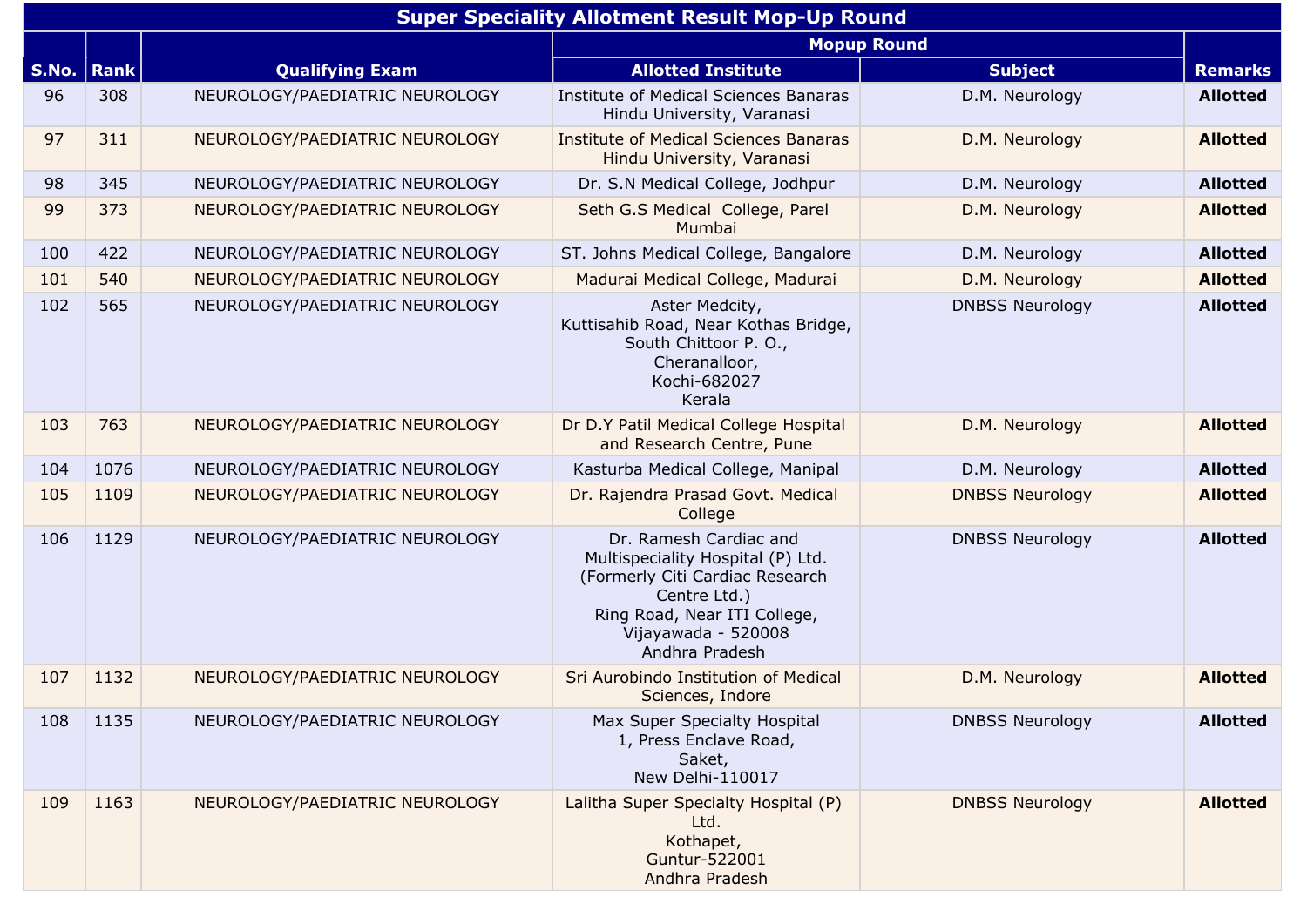|              | <b>Super Speciality Allotment Result Mop-Up Round</b> |                                                                                                                                                                               |                                                                                                                                                                      |                                       |                 |  |  |  |
|--------------|-------------------------------------------------------|-------------------------------------------------------------------------------------------------------------------------------------------------------------------------------|----------------------------------------------------------------------------------------------------------------------------------------------------------------------|---------------------------------------|-----------------|--|--|--|
|              | <b>Mopup Round</b>                                    |                                                                                                                                                                               |                                                                                                                                                                      |                                       |                 |  |  |  |
| S.No.   Rank |                                                       | <b>Qualifying Exam</b>                                                                                                                                                        | <b>Allotted Institute</b>                                                                                                                                            | <b>Subject</b>                        | <b>Remarks</b>  |  |  |  |
| 110          | 113                                                   | PAEDIATRIC<br>CARDIOLOGY/NEONATOLOGY/PAEDIATRIC<br>GASTROENTEROLOGY/PAEDIATRIC<br>HEPATOLOGY/PAEDIATRIC<br>NEPHROLOGY/PAEDIATRIC<br>ONCOLOGY/PAEDIATRIC INTENSIVE CARE        | Mulana Azad Medical College, Delhi                                                                                                                                   | D.M. Neonatology                      | <b>Allotted</b> |  |  |  |
| 111          | 131                                                   | PAEDIATRIC<br>CARDIOLOGY/NEONATOLOGY/PAEDIATRIC<br>GASTROENTEROLOGY/PAEDIATRIC<br>HEPATOLOGY/PAEDIATRIC<br>NEPHROLOGY/PAEDIATRIC<br>ONCOLOGY/PAEDIATRIC INTENSIVE CARE        | Government Medical College,<br>Thiruvananthapuram                                                                                                                    | D.M. Neonatology                      | <b>Allotted</b> |  |  |  |
| 112          | 385                                                   | PAEDIATRIC<br>CARDIOLOGY/NEONATOLOGY/PAEDIATRIC<br>GASTROENTEROLOGY/PAEDIATRIC<br>HEPATOLOGY/PAEDIATRIC<br>NEPHROLOGY/PAEDIATRIC<br>ONCOLOGY/PAEDIATRIC INTENSIVE CARE        | Surya Children's Medicare<br>(Formerly Surya Children's Hospital)<br>Junction of S V Road & Dattatray<br>Road,<br>Santacruz (West),<br>Mumbai- 400054<br>Maharashtra | <b>DNBSS Pediatric Intensive Care</b> | <b>Allotted</b> |  |  |  |
| 113          | 450                                                   | <b>PAEDIATRIC</b><br>CARDIOLOGY/NEONATOLOGY/PAEDIATRIC<br>GASTROENTEROLOGY/PAEDIATRIC<br>HEPATOLOGY/PAEDIATRIC<br>NEPHROLOGY/PAEDIATRIC<br>ONCOLOGY/PAEDIATRIC INTENSIVE CARE | Narayana Hrudayalaya,<br>258/A, Bommasandra Industrial Area,<br>Anekal Taluk,<br>Bangalore-560099<br>Karnataka                                                       | <b>DNBSS Pediatric Cardiology</b>     | <b>Allotted</b> |  |  |  |
| 114          | 584                                                   | PAEDIATRIC<br>CARDIOLOGY/NEONATOLOGY/PAEDIATRIC<br>GASTROENTEROLOGY/PAEDIATRIC<br>HEPATOLOGY/PAEDIATRIC<br>NEPHROLOGY/PAEDIATRIC<br>ONCOLOGY/PAEDIATRIC INTENSIVE CARE        | Kokilaben Dhirubhai Ambani Hospital<br>& Medical Research Institute<br>Achyutrao Patwardhan Marg,<br>4 Bunglows,<br>Andheri (w),<br>Mumbai-51<br>Maharashtra         | <b>DNBSS Pediatric Cardiology</b>     | <b>Allotted</b> |  |  |  |
| 115          | 793                                                   | PAEDIATRIC<br>CARDIOLOGY/NEONATOLOGY/PAEDIATRIC<br>GASTROENTEROLOGY/PAEDIATRIC<br>HEPATOLOGY/PAEDIATRIC<br>NEPHROLOGY/PAEDIATRIC<br>ONCOLOGY/PAEDIATRIC INTENSIVE CARE        | Bharati Vidyapeeths Medical College,<br>Pune                                                                                                                         | D.M. Neonatology                      | <b>Allotted</b> |  |  |  |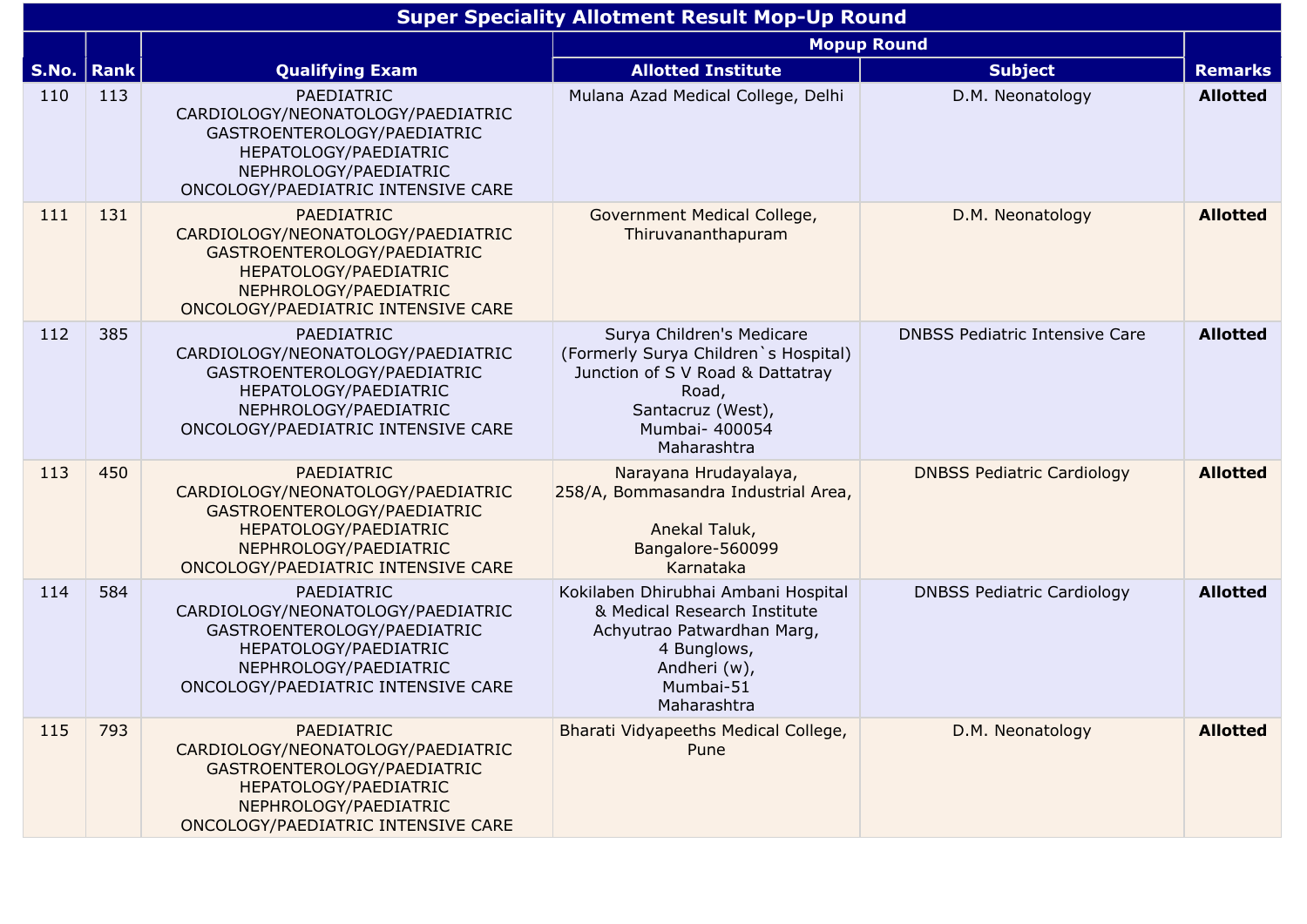|              | <b>Super Speciality Allotment Result Mop-Up Round</b> |                                                                                                                                                                        |                                                                                                              |                                               |                 |  |  |  |
|--------------|-------------------------------------------------------|------------------------------------------------------------------------------------------------------------------------------------------------------------------------|--------------------------------------------------------------------------------------------------------------|-----------------------------------------------|-----------------|--|--|--|
|              | <b>Mopup Round</b>                                    |                                                                                                                                                                        |                                                                                                              |                                               |                 |  |  |  |
| S.No.   Rank |                                                       | <b>Qualifying Exam</b>                                                                                                                                                 | <b>Allotted Institute</b>                                                                                    | <b>Subject</b>                                | <b>Remarks</b>  |  |  |  |
| 116          | 814                                                   | PAEDIATRIC<br>CARDIOLOGY/NEONATOLOGY/PAEDIATRIC<br>GASTROENTEROLOGY/PAEDIATRIC<br>HEPATOLOGY/PAEDIATRIC<br>NEPHROLOGY/PAEDIATRIC<br>ONCOLOGY/PAEDIATRIC INTENSIVE CARE | Sri Ramachandra Medical College and<br>Research Institute, Chennai                                           | D.M. Neonatology                              | <b>Allotted</b> |  |  |  |
| 117          | 231                                                   | PAEDIATRIC SURGERY                                                                                                                                                     | Mulana Azad Medical College, Delhi                                                                           | M.CH. Paediatrics Surgery                     | <b>Allotted</b> |  |  |  |
| 118          | 245                                                   | PAEDIATRIC SURGERY                                                                                                                                                     | Amrita Institute of Medical Sciences,<br>Kochi                                                               | M.CH. Paediatrics Surgery                     | <b>Allotted</b> |  |  |  |
| 119          | 144                                                   | PLASTIC AND RECONSTRUCTIVE SURGERY                                                                                                                                     | B J Government Medical College, Pune                                                                         | M.CH. Plastic & Reconstructructive<br>Surgery | <b>Allotted</b> |  |  |  |
| 120          | 248                                                   | PLASTIC AND RECONSTRUCTIVE SURGERY                                                                                                                                     | Madurai Medical College, Madurai                                                                             | M.CH. Plastic & Reconstructructive<br>Surgery | <b>Allotted</b> |  |  |  |
| 121          | 267                                                   | PLASTIC AND RECONSTRUCTIVE SURGERY                                                                                                                                     | Andhra Medical College,<br>Visakhapatnam                                                                     | M.CH. Plastic & Reconstructructive<br>Surgery | <b>Allotted</b> |  |  |  |
| 122          | 488                                                   | PLASTIC AND RECONSTRUCTIVE SURGERY                                                                                                                                     | Medical College, Kolkata                                                                                     | M.CH. Plastic & Reconstructructive<br>Surgery | <b>Allotted</b> |  |  |  |
| 123          | 491                                                   | PLASTIC AND RECONSTRUCTIVE SURGERY                                                                                                                                     | Mahatma Gandhi Medical College and<br>Hospital, Jaipur                                                       | M.CH. Plastic & Reconstructructive<br>Surgery | <b>Allotted</b> |  |  |  |
| 124          | 492                                                   | PLASTIC AND RECONSTRUCTIVE SURGERY                                                                                                                                     | Medical College, Kolkata                                                                                     | M.CH. Plastic & Reconstructructive<br>Surgery | <b>Allotted</b> |  |  |  |
| 125          | 512                                                   | PLASTIC AND RECONSTRUCTIVE SURGERY                                                                                                                                     | NKP Salve Institute of Medical<br>Sciences, Nagpur                                                           | M.CH. Plastic & Reconstructructive<br>Surgery | <b>Allotted</b> |  |  |  |
| 126          | 523                                                   | PLASTIC AND RECONSTRUCTIVE SURGERY                                                                                                                                     | Armed Forces Medical College, PUNE                                                                           | M.CH. Plastic & Reconstructructive<br>Surgery | <b>Allotted</b> |  |  |  |
| 127          | 252                                                   | PULMONARY MEDICINE                                                                                                                                                     | Amrita Institute of Medical Sciences,<br>Kochi                                                               | D.M. Pulmonary Medicine                       | <b>Allotted</b> |  |  |  |
| 128          | 158                                                   | SURGICAL ONCOLOGY                                                                                                                                                      | <b>Indo-American Cancer</b><br>Institute & Research Centre<br>Road No.14, Banjara Hills,<br>Hyderabad-500034 | <b>DNBSS Surgical Oncology</b>                | <b>Allotted</b> |  |  |  |
| 129          | 169                                                   | SURGICAL ONCOLOGY                                                                                                                                                      | <b>Malabar Cancer Centre</b><br>Moozhikkara P O, Kodiyeri,<br>Thalassery, Kannur,<br>Kerala                  | <b>DNBSS Surgical Oncology</b>                | <b>Allotted</b> |  |  |  |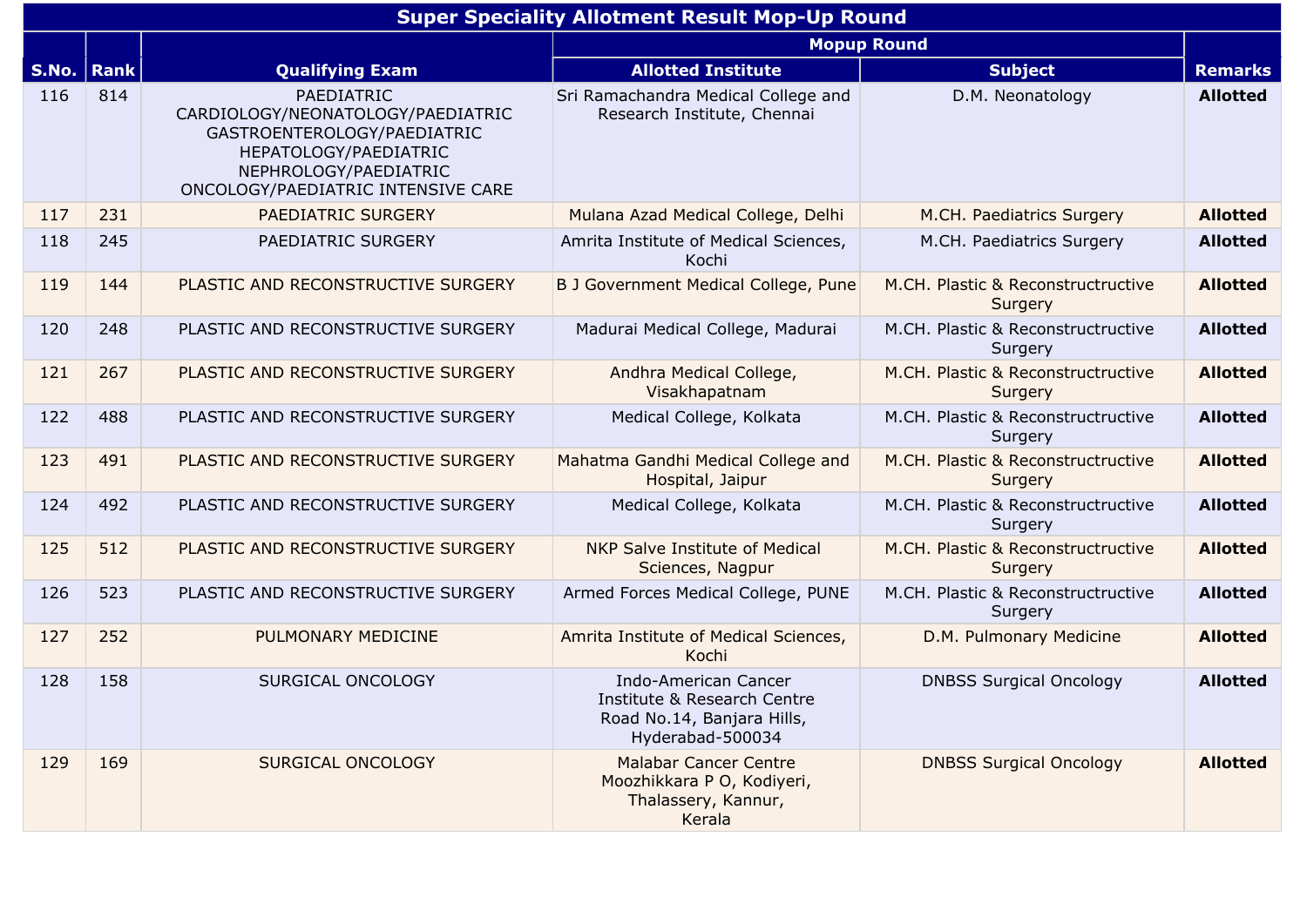|       | <b>Super Speciality Allotment Result Mop-Up Round</b> |                                                                                                                                   |                                                                                                                  |                                                  |                 |  |  |  |
|-------|-------------------------------------------------------|-----------------------------------------------------------------------------------------------------------------------------------|------------------------------------------------------------------------------------------------------------------|--------------------------------------------------|-----------------|--|--|--|
|       |                                                       |                                                                                                                                   | <b>Mopup Round</b>                                                                                               |                                                  |                 |  |  |  |
| S.No. | $\vert$ Rank                                          | <b>Qualifying Exam</b>                                                                                                            | <b>Allotted Institute</b>                                                                                        | <b>Subject</b>                                   | <b>Remarks</b>  |  |  |  |
| 130   | 238                                                   | SURGICAL ONCOLOGY                                                                                                                 | Deenanath Mangeshkar Hospital and<br><b>Research Centre</b><br>Erandwane,<br>Pune - 411004<br>Maharashtra        | <b>DNBSS Surgical Oncology</b>                   | <b>Allotted</b> |  |  |  |
| 131   | 523                                                   | SURGICAL ONCOLOGY                                                                                                                 | Institute of Medical Sciences and SUM<br>Hospital                                                                | M.CH. Surgical Oncology                          | <b>Allotted</b> |  |  |  |
| 132   | 262                                                   | UROLOGY (GENITO-URINARY SURGERY)                                                                                                  | Indraprastha Apollo Hospital<br>Delhi Mathura Road,<br>Sarita Vihar,<br>New Delhi - 110076                       | <b>DNBSS Genito Urinary Surgery</b><br>(Urology) | <b>Allotted</b> |  |  |  |
| 133   | 373                                                   | UROLOGY (GENITO-URINARY SURGERY)                                                                                                  | Aditya Birla Memorial Hospital<br>P.O. Chinchwad,<br>Pune-411033<br>Maharashtra                                  | <b>DNBSS Genito Urinary Surgery</b><br>(Urology) | <b>Allotted</b> |  |  |  |
| 134   | 389                                                   | UROLOGY (GENITO-URINARY SURGERY)                                                                                                  | Vedanaygam Hospital<br>133 East Bhakshyakaralu Road,<br>R S Puram,<br><b>COIMBATORE - 2</b><br><b>Tamil Nadu</b> | <b>DNBSS Genito Urinary Surgery</b><br>(Urology) | <b>Allotted</b> |  |  |  |
| 135   | 469                                                   | UROLOGY (GENITO-URINARY SURGERY)                                                                                                  | Raja Rajeshwari Medical College and<br>Hospital, Bangalore                                                       | M.CH. Urology                                    | <b>Allotted</b> |  |  |  |
| 136   | 668                                                   | UROLOGY (GENITO-URINARY SURGERY)                                                                                                  | Father Muller Medical College,<br>Mangalore                                                                      | M.CH. Urology                                    | <b>Allotted</b> |  |  |  |
| 137   | 714                                                   | UROLOGY (GENITO-URINARY SURGERY)                                                                                                  | Raja Rajeshwari Medical College and<br>Hospital, Bangalore                                                       | M.CH. Urology                                    | <b>Allotted</b> |  |  |  |
| 138   | 733                                                   | UROLOGY (GENITO-URINARY SURGERY)                                                                                                  | Raja Rajeshwari Medical College and<br>Hospital, Bangalore                                                       | M.CH. Urology                                    | <b>Allotted</b> |  |  |  |
| 139   | 975                                                   | UROLOGY (GENITO-URINARY SURGERY)                                                                                                  | A.J. Institute of Medical Sciences and<br>Research Centre, Mangaluru                                             | M.CH. Urology                                    | <b>Allotted</b> |  |  |  |
| 140   | 254                                                   | VASCULAR SURGERY/CARDIO VASCULAR AND<br>THORACIC SURGERY/THORACIC<br>SURGERY/PAEDIATRIC CARDIOTHORACIC<br><b>VASCULAR SURGERY</b> | G.B Pant Hospital IPMER, Delhi                                                                                   | M.CH. Cardio Vascular & Thoracic<br>Surgery      | <b>Allotted</b> |  |  |  |
| 141   | 273                                                   | VASCULAR SURGERY/CARDIO VASCULAR AND<br>THORACIC SURGERY/THORACIC<br>SURGERY/PAEDIATRIC CARDIOTHORACIC<br><b>VASCULAR SURGERY</b> | Madras Medical College, Chennai                                                                                  | M.CH. Cardio Vascular & Thoracic<br>Surgery      | <b>Allotted</b> |  |  |  |